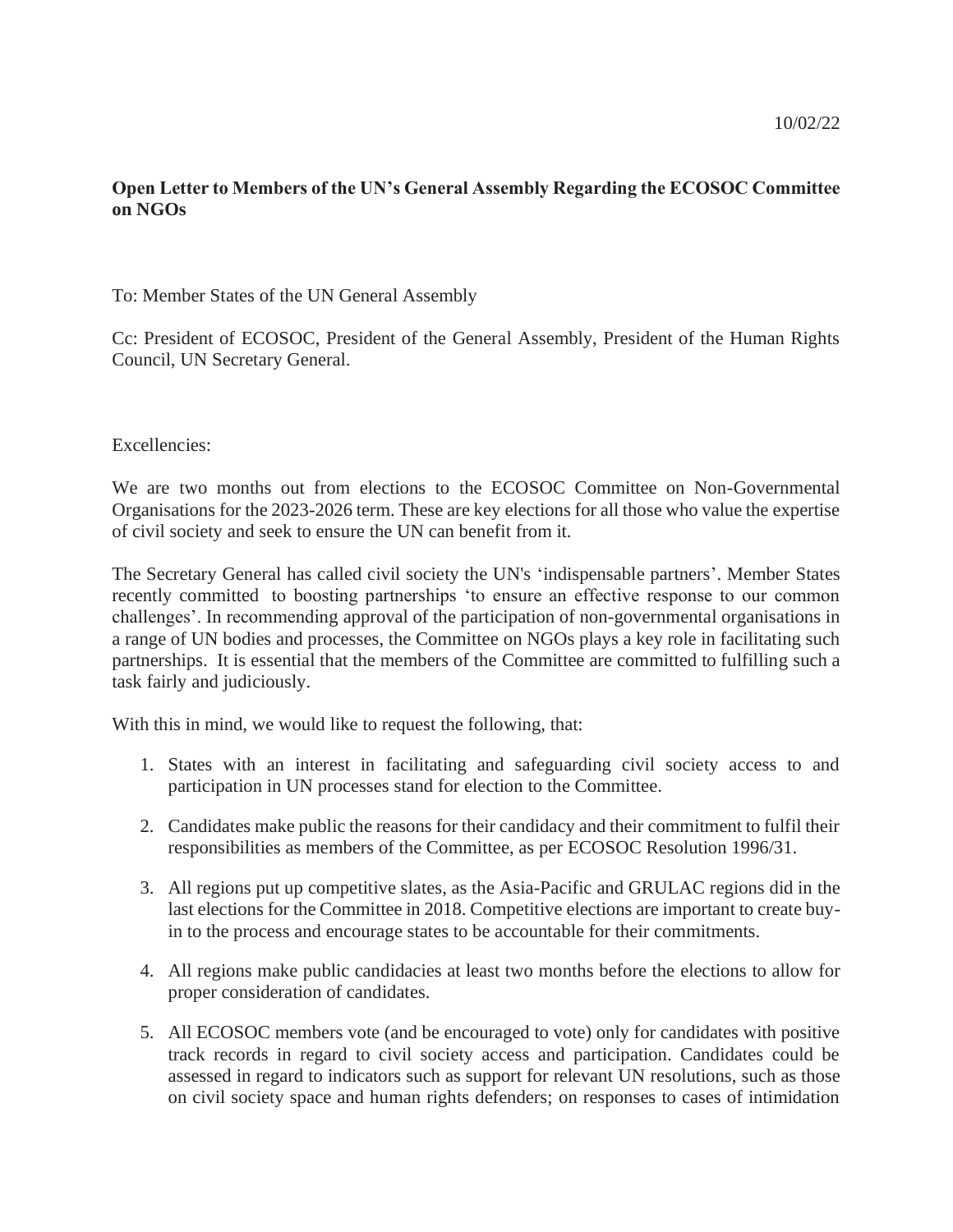and reprisals; and on national level initiatives to safeguard civic space, press freedom – online as offline – and the right to defend human rights.

6. ECOSOC members should consider introducing term limits for membership of the Committee on NGOs, among other reforms encouraging openness and accountability. As with other UN bodies, states should be required to leave the Committee for a specific interval of time after serving for a maximum agreed period. Term limits would encourage greater diversity in membership over time and encourage states to step up as candidates.

The Committee on NGOs is entrusted with the task of facilitating civil society access so that the expertise and experience of civil society partners can enrich and inform UN debates. It needs members that are committed to fulfilling the Committee's mandate in a fair, transparent, nondiscriminatory, expeditious and apolitical manner. It falls on all member states – as potential candidates and / or electors – to ensure that the Committee membership is fit for purpose.

Please elect to stand up for civil society!

Yours sincerely,

Aboriginal Drug & Alcohol Council (SA) Aboriginal Corporation Acceso a la Justicia Access Now

Acción Solidaria

Action Canada for Sexual Health and Rights

Addameer Prisoner Support and Human Rights Association (Addameer)

AfricaNPUD

AfroLatin@Project

Agência Piaget para o Desenvolvimento (APDES)

Agir Ensemble pour les Droits Humains

Ágora México

AIDS Action Europe

Alcohol and Drug Foundation Australia

Al-Erada Organization for Relief and Development

Al-Haq

Al Hub Wa Al Salam Iraqi Globally

Al Mezan Centre for Human Rights

Alliance for Diversity and Equality (AfED)

Alliance Nationale des Communautés pour la Santé Sénégal (ANCS)

Alliance of NGOs on Crime Prevention and Criminal Justice

ALQST for Human Rights

Altaqwa Association for Women and Child Rights

Americans for Democracy & Human Rights in Bahrain (ADHRB)

Amman Center for Human Rights Studies (ACHRS)

Amnesty International

Andrey Rylkov Foundation for Health and Social Justice

Anhur Foundation

Anti-Corruption Coalition Uganda (ACCU)

Arab Network for Knowledge about Human Rights (ANKH)

**ARTICLE 19**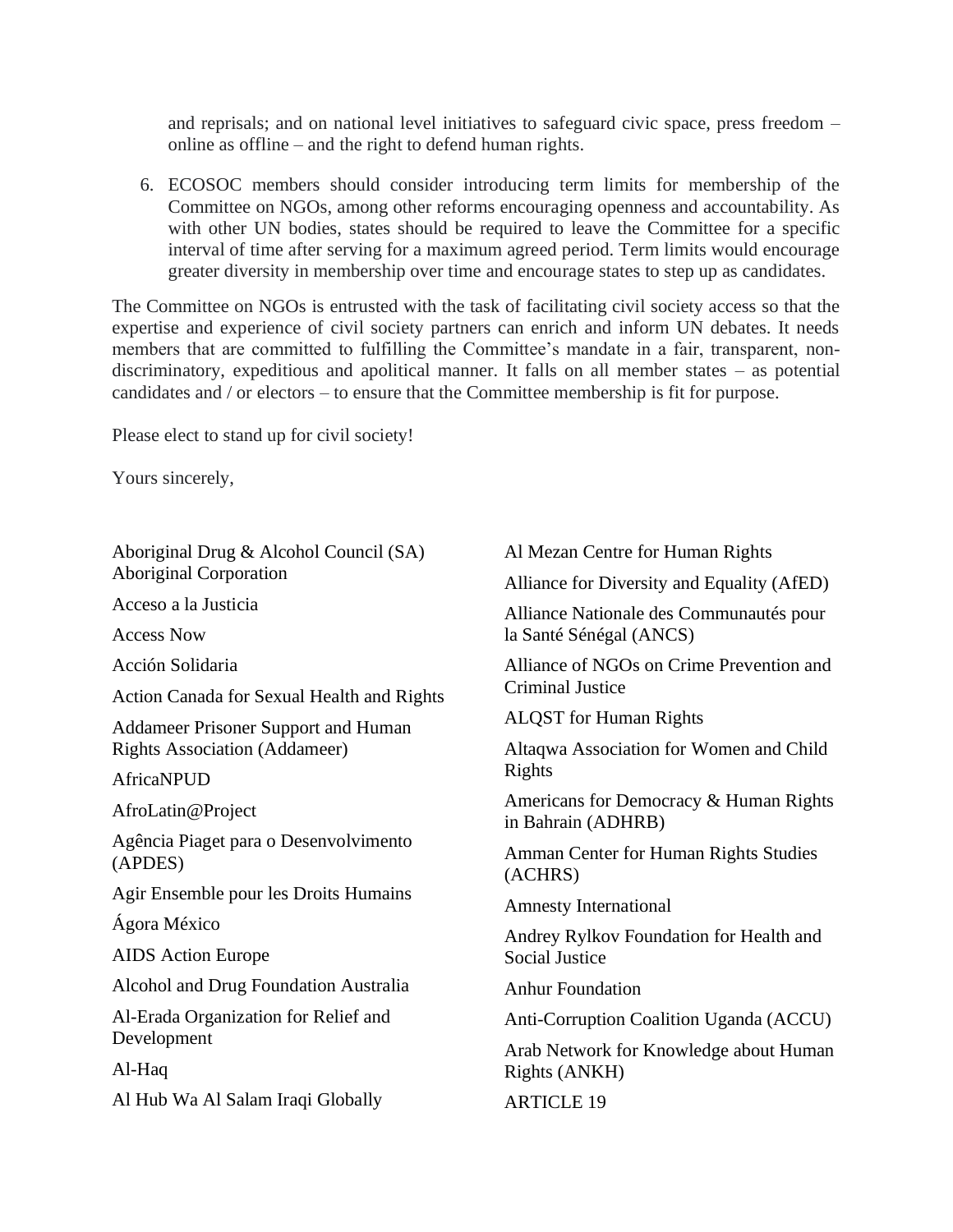### ASEAN SOGIE Caucus

Asian Conference on Education & International Development (ACEID)

Asian Forum for Human Rights and Development (FORUM-ASIA)

Asociación Civil Red Ciudadana

Association de Parents et Amis de Disparus au Maroc

Association for Progressive Communications (APC)

Association Margina from Bosnia and Herzegovina

Association Mauritanienne pour la Promotion des Droits de l'Homme (AMPDH)

Association of Anti-bribery Management System Practitioners Malaysia

Association pour le Respect du Droit des Populations Autochtones, du Développement Durable et du Droit de l'Homme (ARPA2DH)

## ASUD

Australian Alcohol and other Drugs Council (AADC)

Autistic Minority International

AWTAD Anti-Corruption Organization

Bahrain Institute for Rights and Democracy (BIRDBH)

Bahrain Transparency Association

Beneby Enterprises, LLC

Bensther Development Foundation

Berkeley Patients Group

Botswana Watch Organization

Cairo Institute for Human Rights Studies (CIHRS)

Caleidoscopio Humano

Ceasefire Centre for Civilian Rights

Center for Constitutional Rights

Center for Innovative and Pragmatic Development Initiative (CIPDI)

Center for Investigative Reporting (CIN)

Center for Reproductive Rights

Center Women and Modern World

Centre for Human Rights Movement

Centre on Drug Policy Evaluation (CDPE)

Centro de Convivência É de Lei

Centro de Estudios Legales y Sociales (CELS)

Centro de Justicia y Paz (Cepaz)

Centro de Orientación e Investigación Integral (COIN)

Centro InterculturaCidade (ACI)

Centro Mexicano de Derecho Ambiental, A.C. (CEMDA)

Centro por la Justicia y Derechos Humanos de la Costa Atlántica de Nicaragua (CEJUDHCAN)

Centros de Integración Juvenil (CIJ)

Child Rights Connect

CHOICE for Youth and Sexuality

Chronic Illness Advocacy & Awareness Group (CIAAG)

CityWide Drugs Crisis Campaign Ireland

CIVICUS: World Alliance for Citizen Participation

Civil Society Legislative Advocacy Centre (CISLAC)

Coalición Boliviana de Colectivos LGBTI

Coalition Ivoirienne des Défenseurs des Droits Humains (CIDDH)

Coexistence Organisation for Relief and Development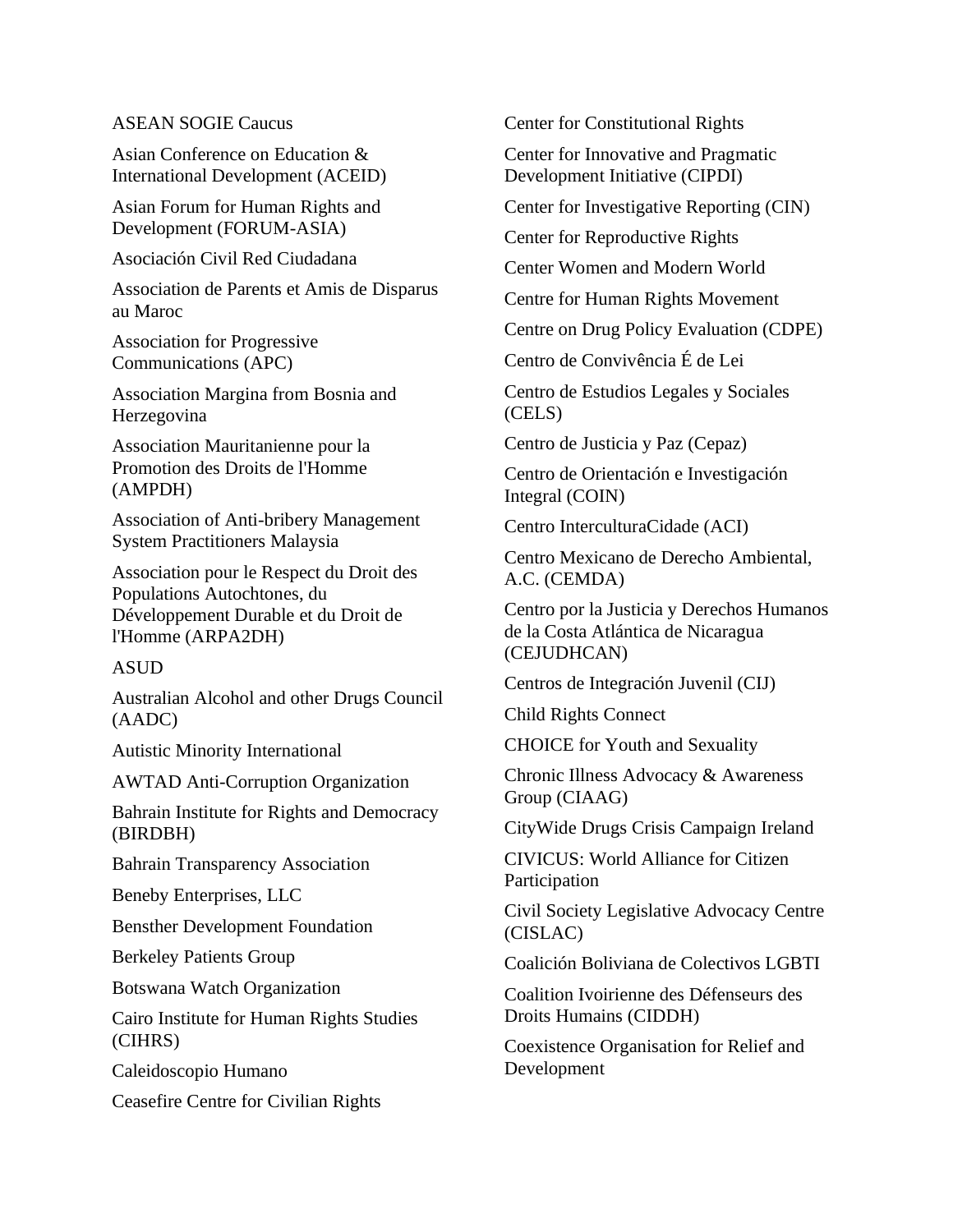Collectif des Associations Contre l'Impunité au Togo (CACIT)

Collectif des Familles de Disparu(e)s en Algérie (CFDA)

Collectif Urgence Toxida

Comisión Colombiana de Juristas

Commonwealth Human Rights Initiative

Concile Mondiale de Congrès Diplomatiques des Aumoniers pour la Paix Universelle des Droits Humains et **Juridiques** 

Conectados Pela Vida

Conectas Direitos Humanos

Consejo Regional Indígena y Popular de Xpujil

Conselho Indigenista Missionário (CIMI)

Corporación Viso Mutop Colombia

Correlation European Harm Reduction Network

Czech AIDS Help Society

DaMigra

Dar Africa

Darya Organization for Developing Women and Community

Dawei Probono Lawyer Network

DefendDefenders - East and Horn of Africa Human Rights Defenders Project

Derechos Humanos y Litigio Estratégico Mexicano (DLM - Mexico)

Deutsche Aidshilfe

Dianova International

DRCNet Foundation Inc

Drug Policy Network South East Europe

Društvo AREAL

Elternkreis Wien Verein zur Förderung der Selbsthilfe für Angehörige von Suchtkranken

Empowerment for Sustainable Livelihood (EFSL)

Engineering Association for Development and Environment

Epikeia DDHH

Episteme. Investigación e Intervención Social

ERA - LGBTI Equal Rights Association for the Western Balkans and Turkey

Ethiopian Initiative for Human Rights (EIHR)

Eurasian Harm Reduction Association (EHRA)

European AIDS Treatment Group

European Coalition for Just and Effective Drug Policies (ENCOD)

Eurothink - Center for European Strategies

Expert Forum (EFOR)

FAAAT Think & Do Tank

Fédération Addiction

Fédération Euro-Méditerranéenne Contre les Disparitions Forcées (FEMED)

Fédération Internationale pour les Droits Humains (FIDH)

FIACAT

Fields of Green for ALL

F'INE Pasifika Aotearoa Trust

Forum Droghe

Forum Réfugiés-Cosi

Fòs Feminista

Franciscans International

Fundação Portuguesa "A Comunidade Contra a SIDA" (FPCCSIDA)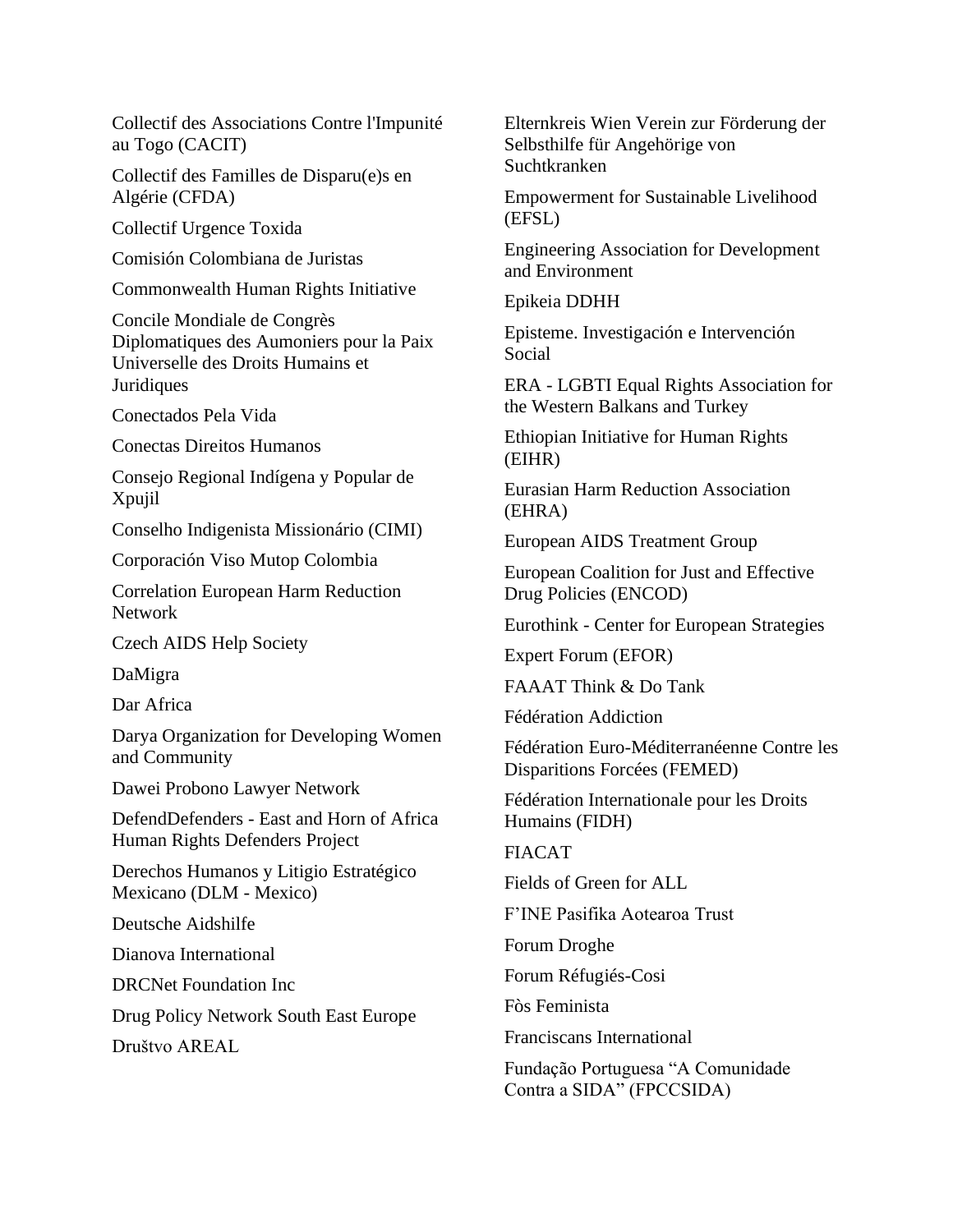Fundación de Ayuda contra la Drogadicción (FAD)

Fundación Gente Positiva CR

Fundación Multitudes

Fundación Red por la Infancia

Fundamental Human Rights & Rural Development Association FHRRDA

Global Action for Trans Equality

Global Black Gay Men Connect (GBGMC)

Global Centre for the Responsibility to Protect

Global Initiative Against Transnational Organized Crime

Global Initiative for Economic, Social and Cultural Rights (GI-ESCR)

Global Justice Center

Green Crescent Ethiopia

Green Development Advocates (GDA)

Gulf Centre for Human Rights

Guyanese Association of Harm Reduction (AGRRR)

Harm Reduction Australia (HRA)

Harm Reduction International

Health Poverty Action

Healthy Options Project Skopje (HOPS)

Hearts On Venezuela

Helsinki Foundation for Human Rights

Hepatitis Australia

HIV Justice Network

HIV Legal Network

Hope and Trust

HPLGBT

Human Rights Campaign

Human Rights Defenders Network – Sierra Leone (HRDN-SL)

Human Rights House Foundation

Human Rights Watch

Humanists International

IFEX

Indonesian Harm Reduction Network (JANGKAR)

Institute for Development of Freedom of Information

Institute for Justice and Democracy in Haiti (IJDH)

Institute of Legislative Ideas

Integrity Initiatives International

Intercambios Asociación Civil

International Accountability Project

International Association of Applied Psychology

International Bar Association's Human Rights Institute (IBAHRI)

International Center for Ethnobotanical Education, Research, and Service (ICEERS)

International Civil Society Action Network (ICAN)

International Commission of Jurists (ICJ)

International Council of Women; National Council of Women Austria

International Dalit Solidarity Network (IDSN)

International Drug Law Advocacy and Resource Center (IDLARC)

International Drug Policy Consortium

International Federation of Settlements and Neighborhood Centers

International Institute on Race, Equality and Human Rights (Race and Equality)

International Lesbian, Gay, Bisexual, Trans and Intersex Association (ILGA World)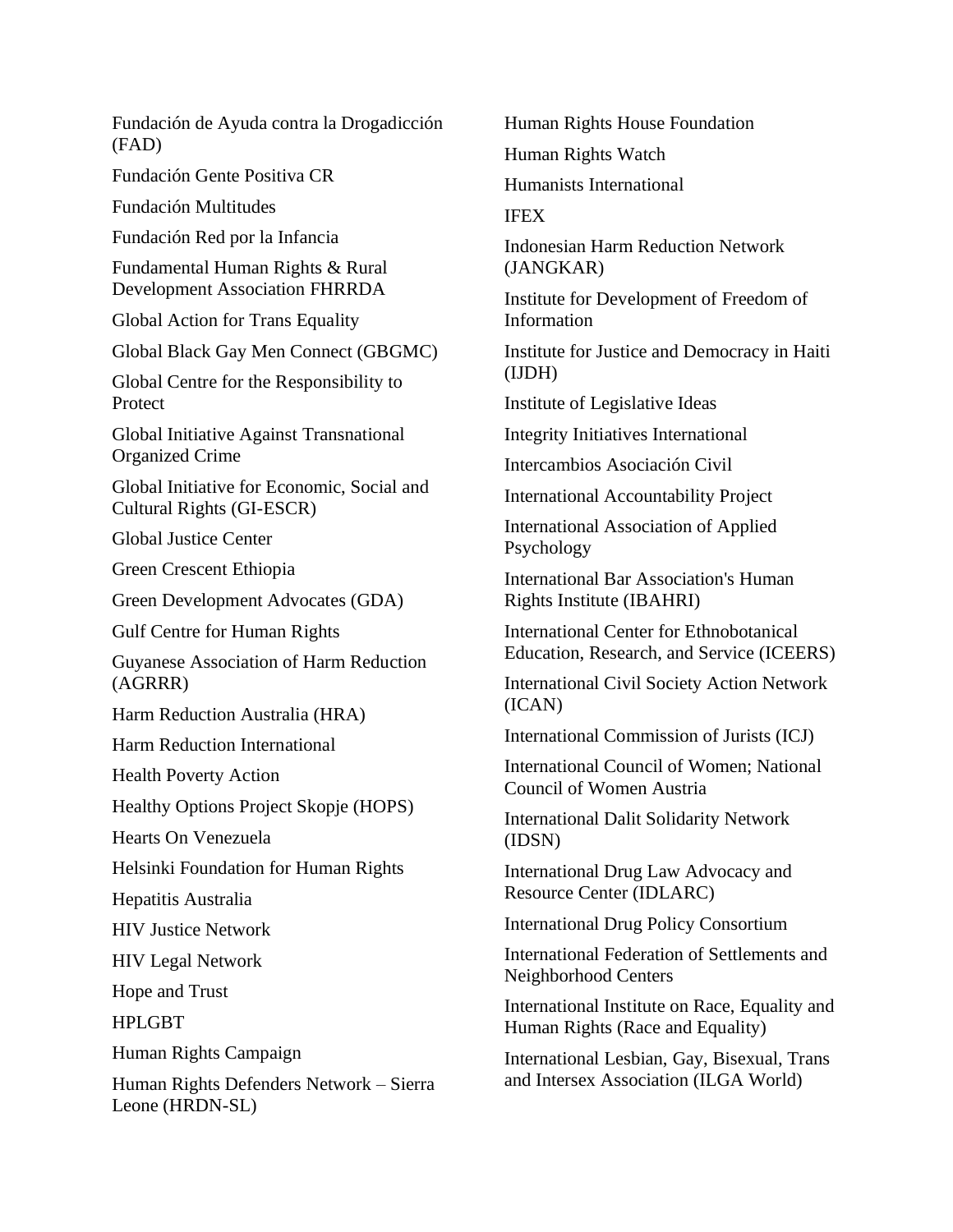International Movement Against All Forms of Discrimination and Racism (IMADR)

International Movement for Advancement of Education Culture Social & Economic Development (IMAECSED)

International Network for the Prevention of Elder Abuse

International Network of People who Use Drugs (INPUD)

International Planned Parenthood Federation (IPPF)

International Women's Rights Action Watch Asia Pacific

Iranti South Africa

Iraqi Al-Amal Association

Jacob Blaustein Institute for the Advancement of Human Rights

Japan Advocacy Network for Drug Policy

Jeunesse pour une Nouvelle Société (JNS)

Jordan Transparency Center

Just Fair

Justice for All

Justitia Center for Legal Protection of Human Rights in Algeria

Kampania Przeciw Homofobii (Campaign Against Homophobia)

Kenya Human Rights Commission (KHRC)

Khairat Al-Nahraeen of Human **Organization** 

Kilómetro 0

KIOS Foundation

Kuchlak Welfare Society (KWS) Balochistan Pakistan

Laboratorio de Paz

LakanBini Advocates Pilipinas

Larsa Organization

Lawyers' Rights Watch Canada (LRWC)

LEAP Europe

Legal Resources Centre (LRC)

Louisiana Veterans for Medical Cannabis

Maecenata Foundation

Mainline Foundation

Mangfoldhuset

MANODIVERSA

Mediterranean Dialogue Center

MENA Rights Group

Mesa de Trabajo Nacional (MTN)

México Unido Contra la Delincuencia (MUCD)

Mother and Child Development Organization (MCDO)

Mother Teresa Foundation

Movement for Democracy and Prosperity in Azerbaijan

Multidisciplinary Association for Psychedelic Studies Canada

Mwatana for Human Rights

Namibia Diverse Women's Association (NDWA)

Narasha Community Development Group

Narconon Nigeria Initiative

National Birth Equity Collaborative (NBEC)

Neengar Society

Network of the Independent Commission for Human Rights in North Africa (CIDH AFRICA)

New York NGO Committee on Drugs

No Borders Humanity Organization (NBH)

NORML France

Northern Citizen Community Board (NCCB)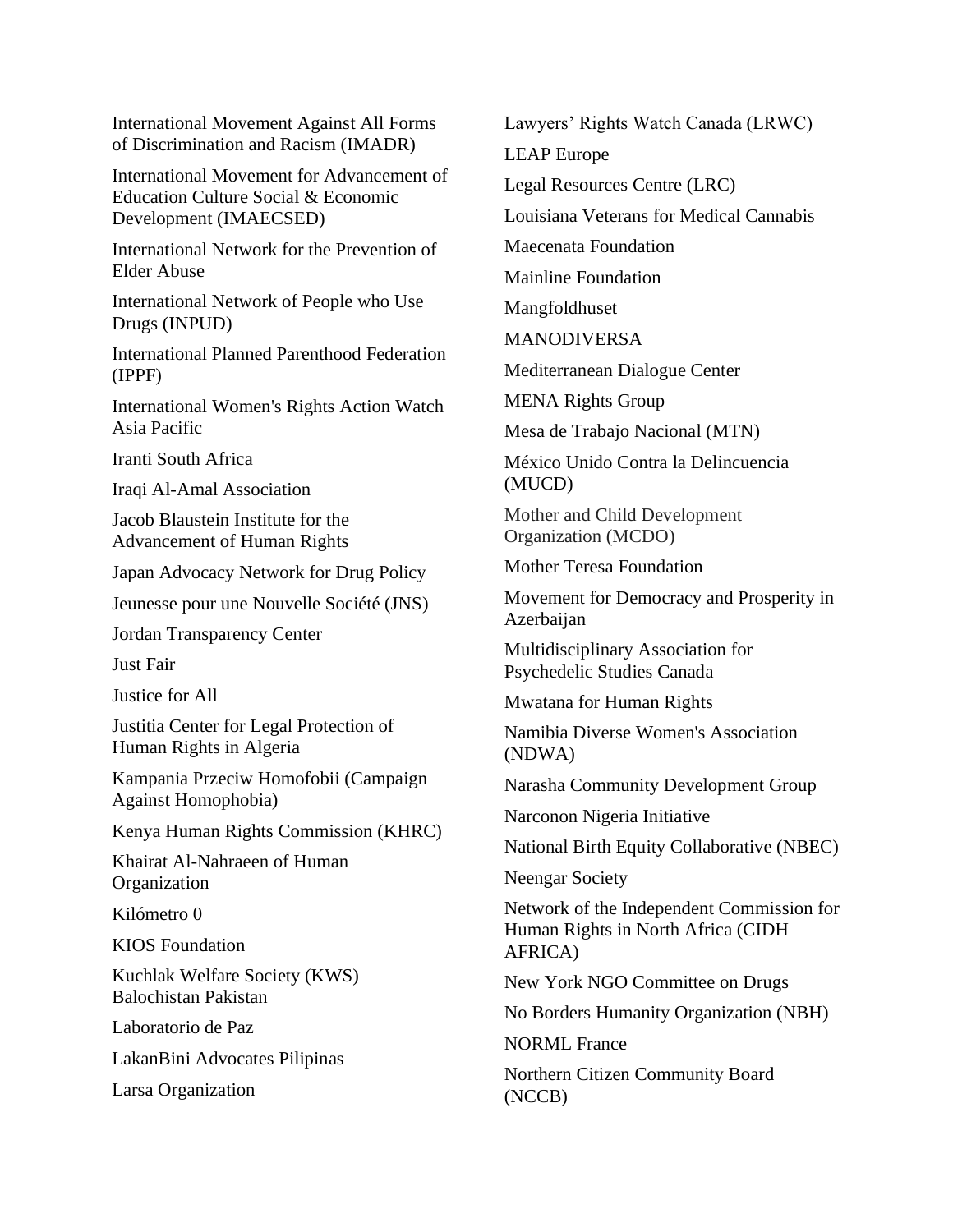Observatorio de Derechos Humanos de la Universidad de Los Andes

Observatório de Economia e Gestão de Fraude (OBEGEF)

Observatorio Penal Mérida (OPEM DDHH)

OpenMedia

Option2world Initiative Against Drug Abuse

Organization for Addiction Prevention Treatment and Rehabilitation (OAPTAR)

OutRight Action International

Oyu Tolgoi Watch

Pan Africa ILGA (PAI)

Paropakar Primary Health Care Centre PPUK

Partnership for Justice, Nigeria

Pathways for Women's Empowerment and Development (PaWED)

Peace Track Initiative (PTI)

Pink Human Rights Defender NGO

Pioneer Filipino Transgender Men Movement

Plan International

Planet Ally

Plateforme Droits de l'Homme (PDH)

Pont de la Solidarité

Positiiviset ry HivFinland

Positive Voice

Positive Women

Project on Organizing, Development, Education, and Research (PODER)

Promoting Empowerment Through Awareness for Lesbian and Bisexual Women (PETAL)

Protección Internacional Mesoamérica

Proyecto Centros de Atención Laboral, Escuela Nacional Sindical, Colombia

Purity Care Investment

Queer Singapore

Rainbow Community Kampuchea Organisation (RoCK)

Rainbow Pride Foundation (RPF)

Recovering Justice

Recovering Nepal (RN)

Red Internacional de Derechos Humanos (RIDH, Suiza/Ginebra)

Rede Nacional de Mulheres Negras no Combate á Violência

ReLeaf Malta

Reporters Sans Frontières (RSF)

Research Institute Without Walls

Réseau Nigérien des Défenseurs des Droits Humains (RNDDH)

Réseau Ouest Africain des Défenseurs des Droits Humains

REVS PLUS

Rights Realization Centre (RRC)

Rivers Without Boundaries Coalition - Mongolia

Romanian Association Against AIDS (ARAS)

Sadaa Center for Human Development

Safoi Konibodom

SALAM for Democracy and Human Rights (SALAM DHR)

San Patrignano Foundation

SEDRA-Federación de Planificación Familiar (SEDRA-FPFE)

Shine Africa Foundation - Teso (SAF-TESO)

Sisters of Charity Federation

Skilled Iraqi Woman Foundation

Social Research & Evaluation Pty Limited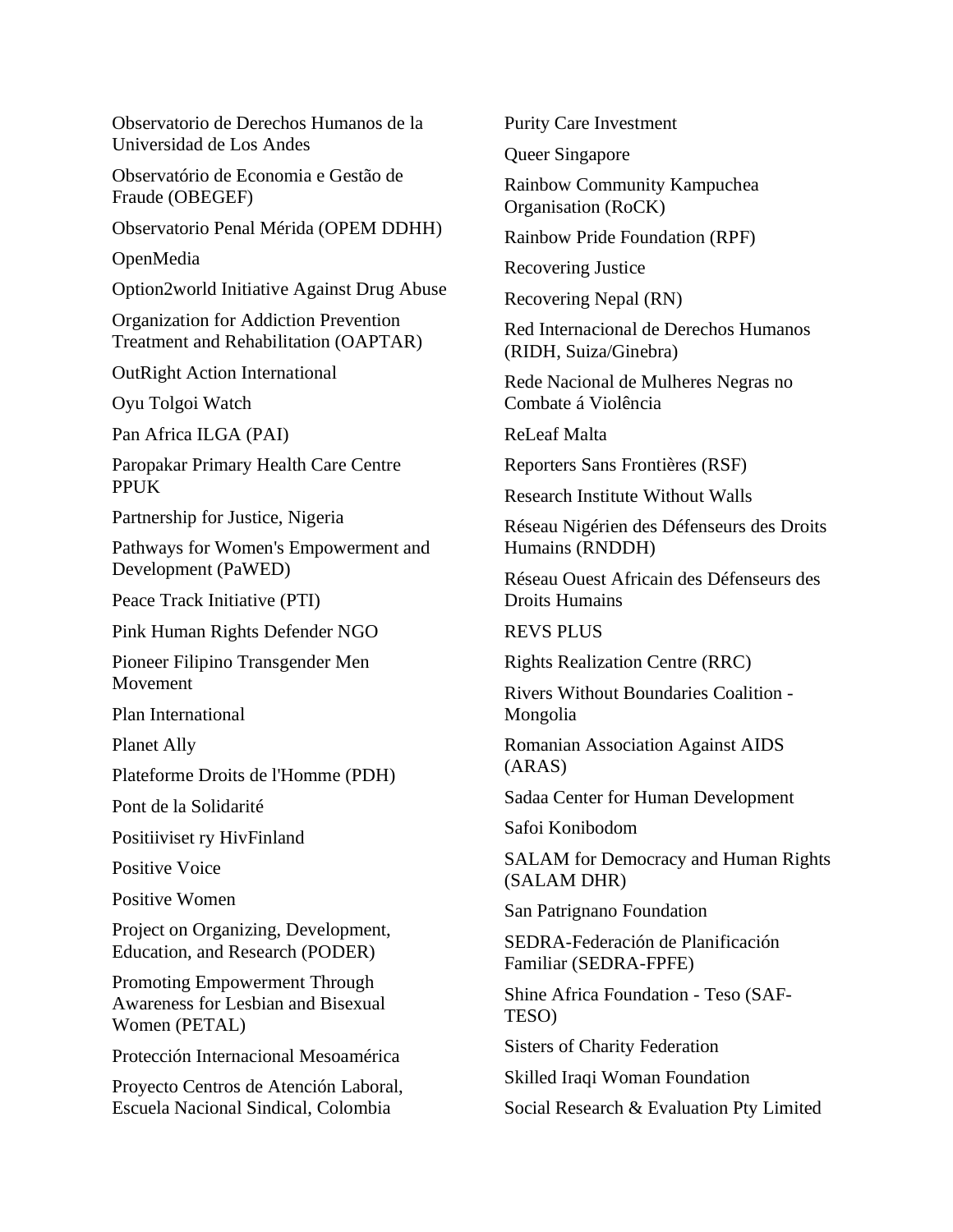Solace Initiative

Solidarité Internationale LGBTQI

SOS Africaines en Danger

South Asian Drugs and Addictions Research Council

Spero

Students for Sensible Drug Policy

Sudanese Women Rights Action

Syrian Center for Media and Freedom of Expression (SCM)

Ta'afi Initiative Syria

The Daphne Caruana Galizia Foundation

The Gay and Lesbian Coalition of Kenya (GALCK)

The Global Alliance for LGBT Education (GALE)

The Global Interfaith Network (GIN-SSOGIE)

The Good Lobby

The Institute for Studies of Society, Economy & Environment (iSEE)

The International Youth Parliament (IYP)

The Jus Semper Global Alliance

The Lesbian and Gay Association of Liberia (LEGAL)

The National Organization of Yemeni Reporters SADA

The Stockholm Drug Users Union

The WPS Group

Together for Responsible Use and Cannabis Education (TRUCE)

Tournons La Page

Trans\* Support Organization - Kenya

Transform Drug Policy Foundation

Transformation Self Motivation (TSM) **Consultants** 

Transgender Europe (TGEU)

Transparency International

Transparency International Taiwan

Transvanilla Transgender Association

Uganda Key Populations Consortium (UKPC)

Ukrainian Network of People who Use Drugs (PUD.UA/ VOLNA)

Ukrainian Network of Women who Use Drugs (UNWUD)

UNANIMA International

UNCAC Coalition

Unchained At Last

Unidad de Protección a Defensoras y Defensores de Derechos Humanos de Guatemala (UDEFEGUA)

UNIDOS - Rede Nacional de Redução de Danos

Union contre la Co-infection VIH/Hépatites/Tuberculose (UNICO HIV/HV/TB)

Union for Equity and Health, Moldova

Union Internationale des Avocats (UIA)

Unitarian Universalist Association

Unitarian Universalist Service Committee

United Nations Association, UK

United Nations Program, Occidental College

Urgent Action Fund for Women's Human Rights

Urnas Abiertas

Uzbek Forum for Human Rights

Vienna NGO Committee on Drugs (VNGOC)

VIVAT International

Washington Office on Latin America (WOLA)